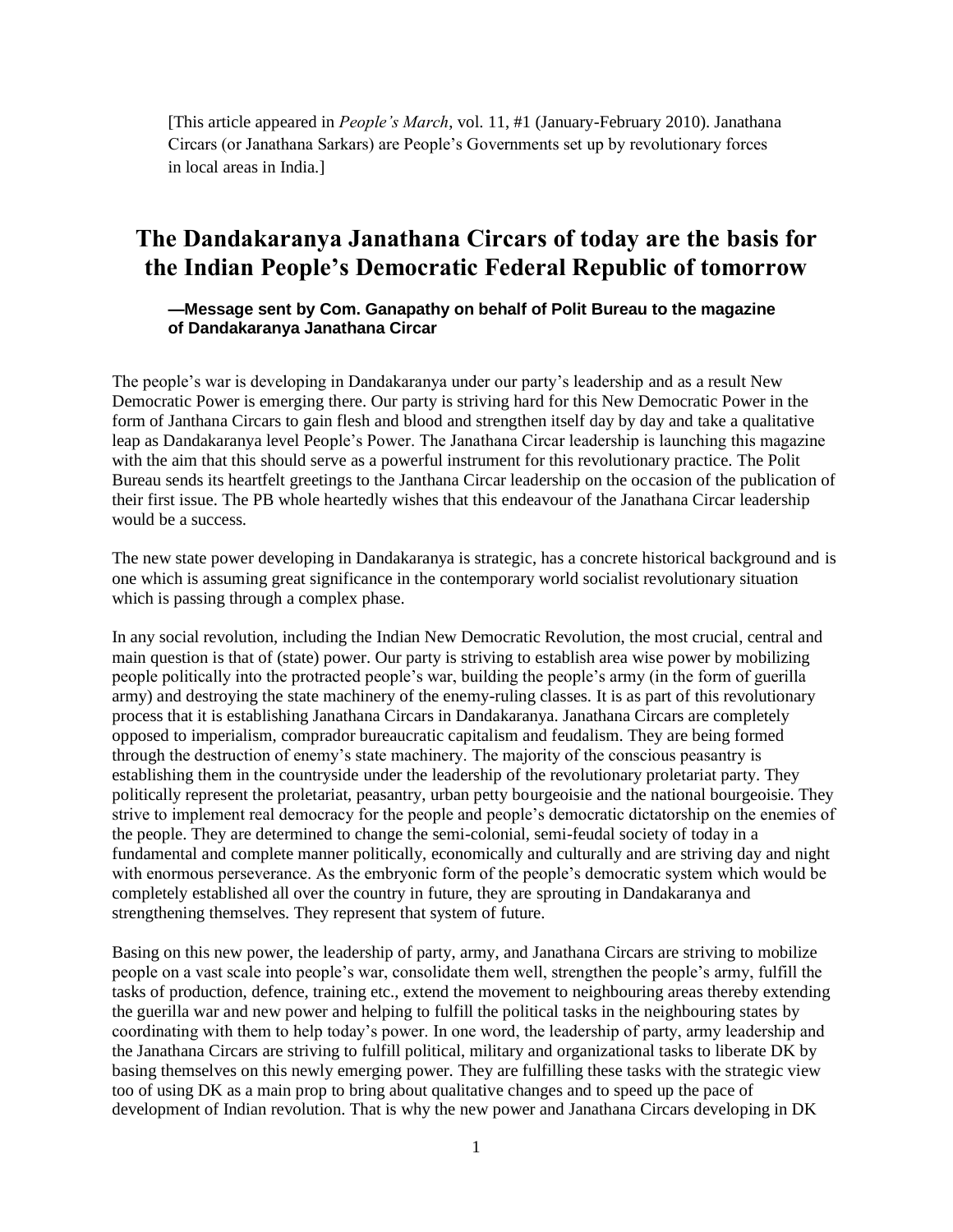are strategic. Depending on how much our leadership can mobilize the proletariat, peasantry, petty bourgeois and democratic-revolutionary forces in the country and on how much these forces can fulfill their revolutionary role the people's power developing in DK would be defended and would develop into base areas. Depending on this there would be change in the strategic role of the Janathana Circars.

During the historical Telangana armed revolutionary peasant struggle 'village governments' were established in three thousand villages. The communist party leadership surrendered to the Indian ruling classes, withdrew the armed struggle and betrayed the Indian revolution immensely. As a result the village governments were nipped in the bud. Comrades CM-KC fought against the parliamentaryeconomist-reformist line of the CPI, CPI (M) leadership ideologically and politically and broke their back. Out of the flames of armed peasant revolutionary struggles headed by comrades CM-KC by creatively applying the protracted people's war line to the concrete conditions in our country, the 'revolutionary committees' and 'revolutionary peasant committees' emerged as the revolutionary peasant power organs. But within a short period they were suppressed. The Indian revolution suffered a temporary setback. The revolutionary peasant committees could not develop to a higher level in time. It was as a result of summing up of the experiences of village governments, revolutionary committees and revolutionary peasant committees that the Janathana Circars are being established in DK as their higher, consolidated form with the task of fulfilling the higher aim. The merger of two main streams in the Indian revolution on September 21, 2004 and the formation of CPI (Maoist) had created unprecedented favourable conditions for the building of new power organs, their development and establishment of base areas. This is the historical background for the Janathana Circars.

But what this historical background is clearly stating is that the leadership should be very firm regarding the strategy, line and policy; it should fight with determination to protect and develop the power organs; it should strive hard to protect the new power and subjective forces by defeating the enemy offensive; it should advance in time with higher tasks and lead efficiently in establishing base areas. Only by keeping in mind this invaluable historical background, can the party leadership and the Janathana Circars' leadership give efficient and skillful leadership for the successfully fulfilling the task of establishing DK and Bihar- Jharkhand base areas as formulated by our Unity Congress-9th Congress.

In 1976, immediately after the death of our great Marxist teacher Com. Mao, the reactionary, revisionist clique of capitalist roaders in the China Communist Party had usurped power. As a result the last base area of the world proletariat had collapsed. However, the revolutionary proletariat and the oppressed nationalities are resisting the imperialists and the reactionary ruling classes in various forms and at various levels. This resistance was carried out at a higher level in Philippines, Peru and Nepal. Due to internal and external reasons these revolutions had faced ups and downs. Peru is facing long term setback. The Philippines revolution was damaged considerably and has again picked up by correcting its mistakes. After reaching the stage of strategic offensive, the Nepal people's war is facing the grave danger of opportunism in leadership. Though revolutionary parties had been formed in many countries in the world and are organizing the people, they have not developed to the stage of setting up a strong confrontation with the imperialists or with the ruling classes in their countries. In our country, though our party had formed the People's Liberation Guerilla Army (PLGA), is developing the people's war and forming new organs of power, we haven't still established base areas. It is striving hard for that. On the whole, the proletariat revolutionary subjective forces in the world are still weak.

On the other hand, all the countries in the world, including the US imperialism are neck-deep in trouble due to the severe economic crises. The fundamental contradictions in the world have sharpened further. Immense frustration is seething among the working class, oppressed nationalities and oppressed people. The objective condition is becoming very favourable for social revolutions to break out.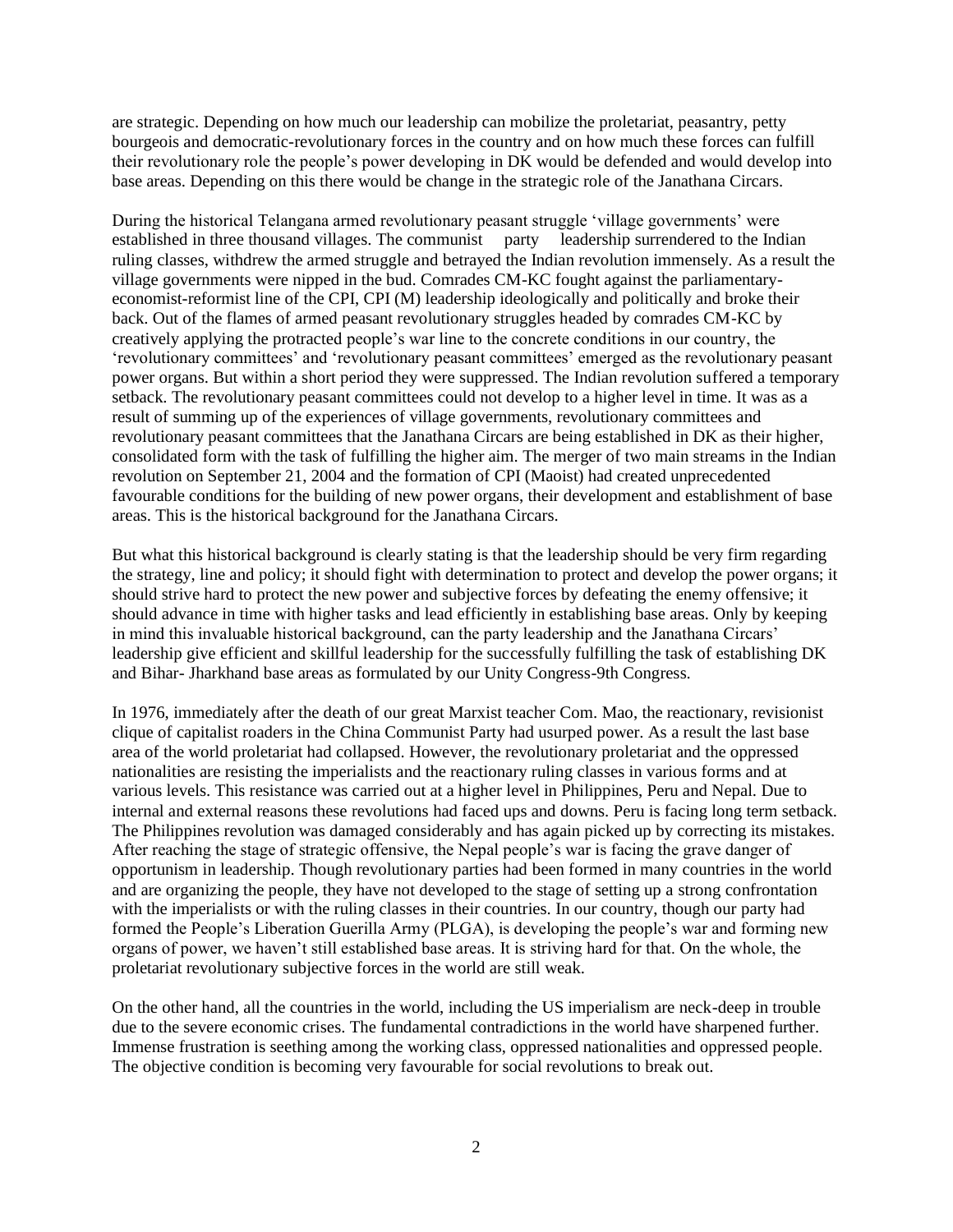Today the world socialist revolution is passing through a complex phase where objective condition is very favourable and the revolutionary subjective forces are weak. In these conditions, our party is mobilizing lakhs of adivasi peasantry and striving hard to develop people's liberation guerilla army into people's liberation army and guerilla warfare into mobile warfare in order to turn Dandakaranya into base area. On the basis of Janathana Circars established from the village level to the division level, it is striving hard to establish power at Dandakaranya level. In these conditions, the imperialists and their Indian compradors are creating massive hurdles to prevent us from fulfilling our aim. The liberation of Dandakaranya by resisting the offensive of the Indian ruling classes would also depend on how much support our party leadership is able to garner from the world proletariat-revolutionary-progressive forces and on how far these forces would fulfill their international responsibility too. That is why the newly emerging power in Dandakaranya is gaining significance in the complex situation of the world proletariat revolution. With the liberation of Dandakaranya this significance would increase considerably. Increasing the participation of people considerably in all the state affairs will become the most vital issue in defending, consolidating and expanding Janathana Circars.

There are two fundamental aspects in the revolutionary process we follow to liberate DK – destruction and construction. Of the two the first one would be the principal aspect. Only by carrying on these two aspects in coordination we can liberate DK. The active participation of the people would be the decisive factor in this process from the beginning till victory. Unless we rouse people for political power we cannot stir them militantly and in vast numbers into class struggle. We cannot mobilize them effectively into guerilla war. We cannot bring unity among them; we cannot turn them into an invincible force by bringing out their enormous energy and creativity; we cannot effectively implement the people's democratic dictatorship; the established power may not only become unstable but also get destroyed. This means that unless we mobilize people politically and the people participate actively, we will not only be unable to win even one considerable victory in the process of establishing base area but we may even lose the victories we had won.

If we wish to enhance the active participation of people in the affairs of the state it is necessary to have vast democracy of the people. In conducting the affairs of the state, we would be able to effectively implement the people's democratic dictatorship only when we have vast democracy of the people; only then we would be able to consolidate people's democratic power, state machinery and administrative departments; only then we can ensure that the people's democratic power doesn't become unstable.

To enhance people's democracy the leadership of the party and Janathana Circars should politically arouse the people continuously and follow the democratic methods given here. We should ensure that the village meetings of the Janathana Circars, people's councils, departments of people's government and standing committees are run on the principle of democratic centralism. Even at the higher levels, we should ensure the mass character of the Janathana Circar organizationally by not depending just on the party and army professionals. They should work in such a manner that they represent the interests of the oppressed classes and oppressed social sections. We should solve the contradictions arising among people in a friendly manner which would help to develop unity among the people. In all our activities we should adhere to class line and mass line. We must the grasp the significance of class struggle and carry on the development and welfare activities of the people. We should not generally resort to physical punishment to counter political opinions. We should win over people with correct politics and democratic methods. In the matter of correcting mistakes, we should implement the policy of 'treating the ailment to save the patient'.

We must ensure that the people participate actively in internal struggle, in criticizing the wrong trends and mistakes inside the party and Janathana Circars. In the matter of education, our aim should be to develop it in such a way that it would help in bringing about transformation, increasing unity, solving problems and achieving higher aims.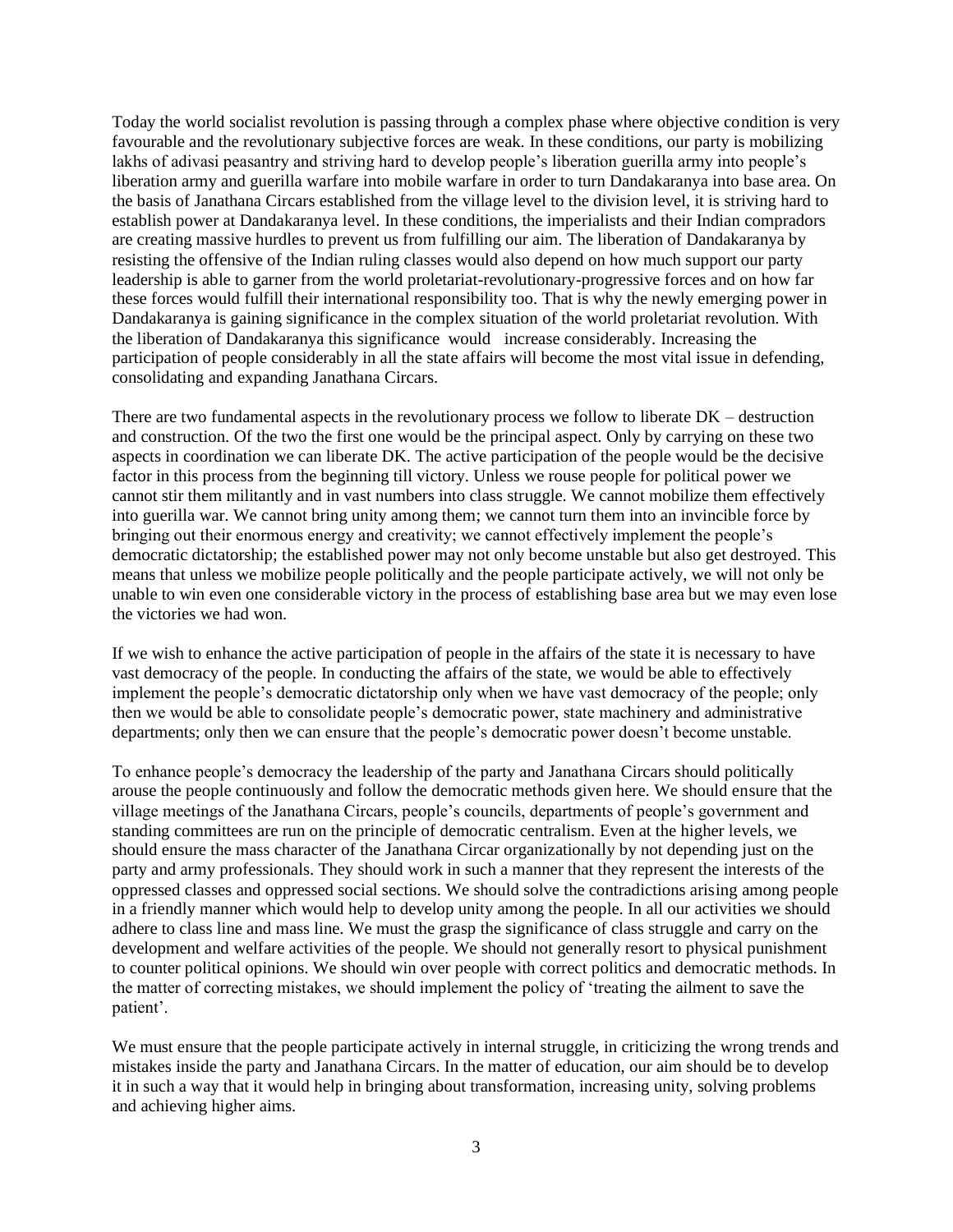The shortcomings in broadening the people's democracy would lead to the wrong trends of corruption, malpractices, lavishness, careerism, selfishness and bureaucracy among the party, government leaders and cadres who lead in running the government- state affairs. Due to this, the danger of the party and government leaders getting isolated from the people increases. We have the experience in fighting against such wrong trends. So the leadership should always be engaged in the service of people under the continuous surveillance and control of the working people. We must strive to enhance people's democracy and ensure the huge participation of the people in government-state affairs. This is most essential to liberate DK.

In order to establish this power at the DK level by consolidating the people's democratic power, we have to accrue cadres, professionals, technicians and experts who could work in various spheres at that same level and as widely.

Talking about state power means – giving actual form to it, developing it and creating an alternative system. In any country which takes up the line of area wise seizure of power, the leadership should think seriously about this. For this, depending on the people in the areas where we wish to establish base areas would be the basic policy. For establishing base area, depending on other areas in the country would be secondary. Regarding revolution in one country as a whole, dependence on the assistance of foreign, progressive revolutionary forces would be but secondary. When we take into consideration the social conditions of DK and the historical process through which the movement developed here, though the policy is the same, assistance from other areas assumes more significance.

The central leadership of the party should keep this in view and develop the new power in DK. With regard to the development of political power, i.e. in the matter of building the minimum and necessary machinery what we had done or have been doing till now is much inadequate.

By increasing the participation of the people in the people's government- state affairs, by expanding the people's democracy, by augmenting mass character in the higher level Janathana Circars too, by increasing our political work in people's organizations, by taking up special organizational- training campaigns, by enhancing the capabilities of the cadres and experts working in this sphere, by working creatively to accumulate resources and by developing cadre policy in this sphere we would be able to ensure considerable development in the establishment and development of Janathana Circars.

People are establishing Janathana Circars by defeating the people's enemies and demolishing and destroying the enemy's power locally. Due to this phenomenon, the class struggle has directly and indirectly only intensified and has not ended. The class struggle had extended to all spheres of social life. Now it is being carried out not only in the political and military spheres but also in the ideological, economic and cultural spheres.

The local landlords, bad gentry, a section of the tribal chiefs, reactionary bad elements, a small section of parasitic, anti –people rich persons who had colluded with the exploitative government and depend on its funds had surrendered to the people in the areas where the Janathana Circars have captured power. They tried to conspire internally against the people's power in various ways but had failed. As the offensive of the central and state forces on DK had intensified and with the launching of the reactionary Salwa Judum, most of them had joined the Salwa Judum or had joined hands with the enemy forces and are resorting to cruelest attacks on the people to destroy people's power. The class struggle had intensified to an unprecedented scale between the people and their enemies, between the newly emerging power and the enemy's power. These enemies are carrying on the attacks with double the vengeance in order to gain their lost authority and to continue their exploitation and oppression again. Even while carrying on attacks openly, they are also severely trying to carry on treacherous activities by utilizing the various kinds of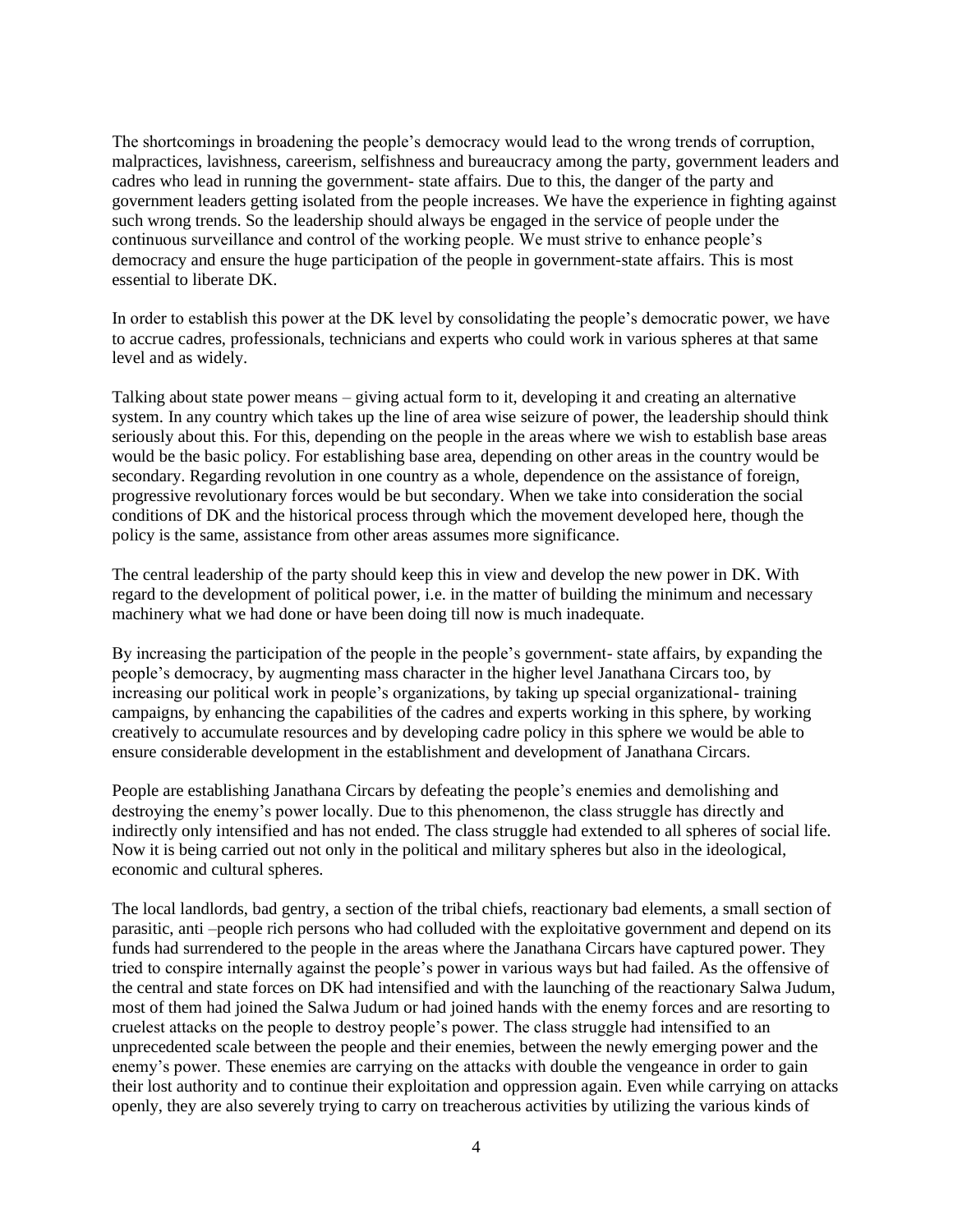government reform schemes and clandestinely using the links they have with their relatives, friends or clan. The state is building up its intelligence network among the people depending on these people's enemies.

So, in order to preserve their power and develop to the level of DK, the Janathana Circars should not only fight locally but also carry on class struggle with the state in all spheres sharply. In this context, there is great need to adhere to the class line and mass line and to mobilize people actively. To the extent we carry on the class struggle sharply and to the extent we mobilize the people actively in this struggle, we would be able to suppress the enemies of the people, defeat the state offensive and defend the new power. After we had formed the new power organs and had established the political power locally, they are striving to transform the economic, cultural spheres in the rural life to be pro-people and democratic. They had carried out revolutionary land reforms, come forward to form mutual aid teams for development of agriculture and had taken up preservation of forest, education, health and culture. This revolutionary work along with improving the living standards of the people is also helping in fulfilling the main political task of developing people's war. There is need to double our efforts in this field.

We can say that we have made considerable progress in this matter in the recent years. Due to the reactionary Salwa Judum mopping up campaigns conducted by the central, state governments and their police, para- military forces, hundreds of villages had been completely destroyed along with the people's economy in Dantewada and Bijapur districts (South and West Bastar). The PLGA, Janathana Circars, all people's organizations and people had mobilized under our party leadership and had earned great experience in the struggle to defeat the campaigns of the enemy. In the guerilla zones and in the areas where Janathana Circars were formed, the PLGA with the armed assistance of the militia and the consolidated force of the people, continued agricultural production again. Along with many people's militia members, the fighters in PLGA's main and secondary forces, Janathana Circar leaders, members and people were martyred in battles while defending these campaigns.

Likewise the enemy had closed the markets completely, obstructed all supplies, destroyed the economic life of the people completely and tried to get them to surrender. They wanted to stop supplies not only to the people but also to the ever increasing people's forces and Janathana Circars and destroy the initiative of the revolutionary camp. We had countered even this unprecedented grave situation in DK movement and had emerged victorious to a large extent.

One need not have any doubts that the enemy would carry on ruthlessly the most brutal offensive in future, with a long term perspective. So there is a need to devise a plan to fulfill the ever growing needs of the people, people's forces and Janthana Circars, to improve the life standards of the people, to stop forceful migration, to develop production (agriculture, forest, handicrafts etc) and develop trade in DK. There is a need to bring the necessary developments in the people's economy in accordance with the situation where the needs of the people, people's forces and the Janthana Circars are ever increasing and becoming interdependent. If we wish to devise the plan by keeping in mind these needs, we will have to make average estimates about the whole of DK. If we can make estimates about the areas depending on the local Janthana Circars, the Division level Janthana Circars can prepare correct estimates basing on these actual estimates. If we can completely and correctly utilize the situation where people are taking their destiny into their own hands and can formulate and implement, even if at a basic level at present, a plan which coordinates needs, production, consumption, market and capital, then we will be able to take a leap in the economic sphere.

This leap would definitely consolidate the people's political power. For area wise seizure of power and for carrying on people's war, such efforts in the economic sphere are very much necessary. Mobilizing people politically into the economic affairs and enhancing their participation and active role would be decisive.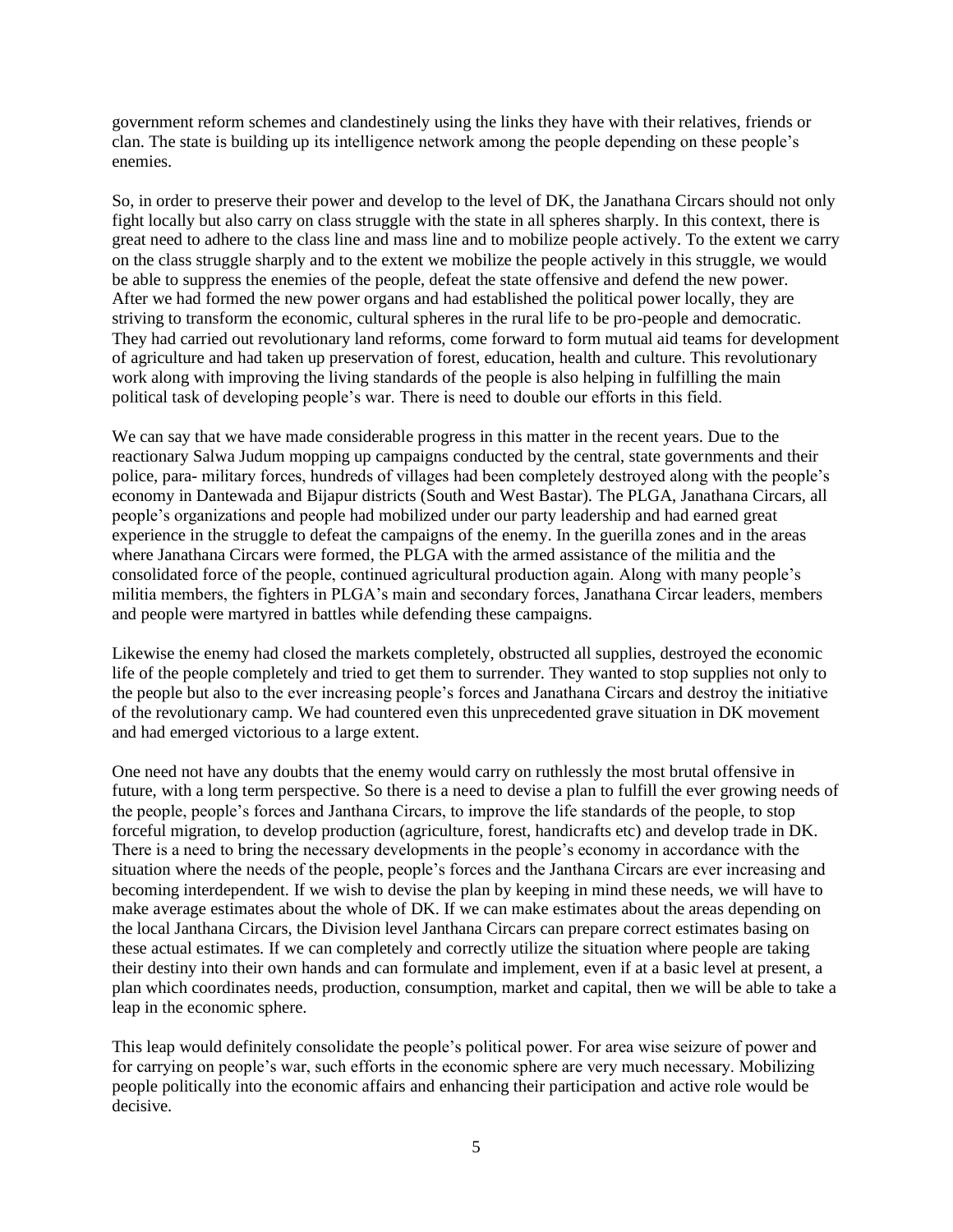The PLGA had been formed as a new people's army due to the application of Marxism-Leninism-Maoism to the concrete conditions of our country by our party for the building of New Democratic Revolutionary movement and due to the efforts we have put among the people in the ideological, political and organizational spheres. From the moment it had been formed the PLGA and it has become the backbone of the revolutionary movement. It is carrying on guerilla warfare and political, organizational work. As a result of this effort new people's power is being created. It was due to this effort that Janathana Circars have been formed in DK. The Janathana Circars are strengthening and expanding and in turn are helping in the strengthening and expanding of PLGA. It means that while the party had imparted Marxism- Leninism-Maoism to the people, the people had created the people's army. While the people's army had helped in creating their power and the people's power is helping in strengthening of the party and army. As the party, people's army and the people's power are gaining strength, people are increasingly joining the political work and people's war. In DK, this strategic practice is continuing as our basic and central practice. This strategic effort should be the focal point of all our practice.

In the catastrophic situation where the imperialists and the Indian ruling classes are bogged down in economic crises and gasping for breath, they are getting terrorized with the developing people's war in the country. They are implementing the LIC (Low Intensity Conflict) policy to counter the people's war.

In the case of Dandakaranya, they are quickly changing their tactics as each of the tactics they had used against the people have been foiled and had failed. With the full support and backing of the imperialists and full assistance and help of the Indian army, with the full support of Andhra Grey Hounds and are carrying on attacks with unprecedented level of coordination with para-military and state police forces. With the strategy of suppressing the newly emerging power, the reactionary ruling classes have chosen DK as the focal point for their offensive.

The reactionary ruling classes had built up Special Forces, special intelligence mechanism and terror gangs using modern methods in order to carry on their LIC policy effectively. They are carrying on psychological warfare to distract the people ideologically and politically and to confuse the people and revolutionary camp and smash it to smithereens. They are resorting to unending deception. For this, they are utilizing reforms, media, old and new false NGOs, religious organizations and all reactionary structures. They are carrying on centralized offensive in all spheres by mobilizing all resources and by bringing all the government departments in the administration under the police department. They are cruelly suppressing those who put forth revolutionary demands and they themselves are falsely focusing them. They are studying every detail which may either help or hinder the counter revolutionary war at the micro-level and are working to utilize the favourable factors to the hilt, and to turn the unfavourable ones in their favour or destroy them completely. In order to justify and legitimize each reactionary action by them they are posing every action in favour of the revolution as illegal and suppressing it. They are modernizing all spheres at high speed (weapons, communication, transport, security, maintenance of records, propaganda, decisions, implementation, coordination etc) in order to get effective results by carrying on high-tech warfare. If we have to explain LIC policy in one sentence, it is a reactionary warfare which carries suppression in the cruelest manner utilizing high-tech and by resorting to endless deception.

We all know that our enemies had developed LIC as a complete reactionary war as part of their strategic and tactical policy, in the process of countering the strategy and tactics of protracted people's war. However, in countering the people's war in our country they had modified the LIC policy according to the concrete conditions here and implementing it. We should also put efforts in all spheres to develop our warfare to suit today's new war situation, for liberating Dandakaranya and to preserve and expand the people's power established in DK. One of the greatest lessons which the Andhra Pradesh revolutionary movement had given to us is – we should prepare ourselves according to the new war situation. As we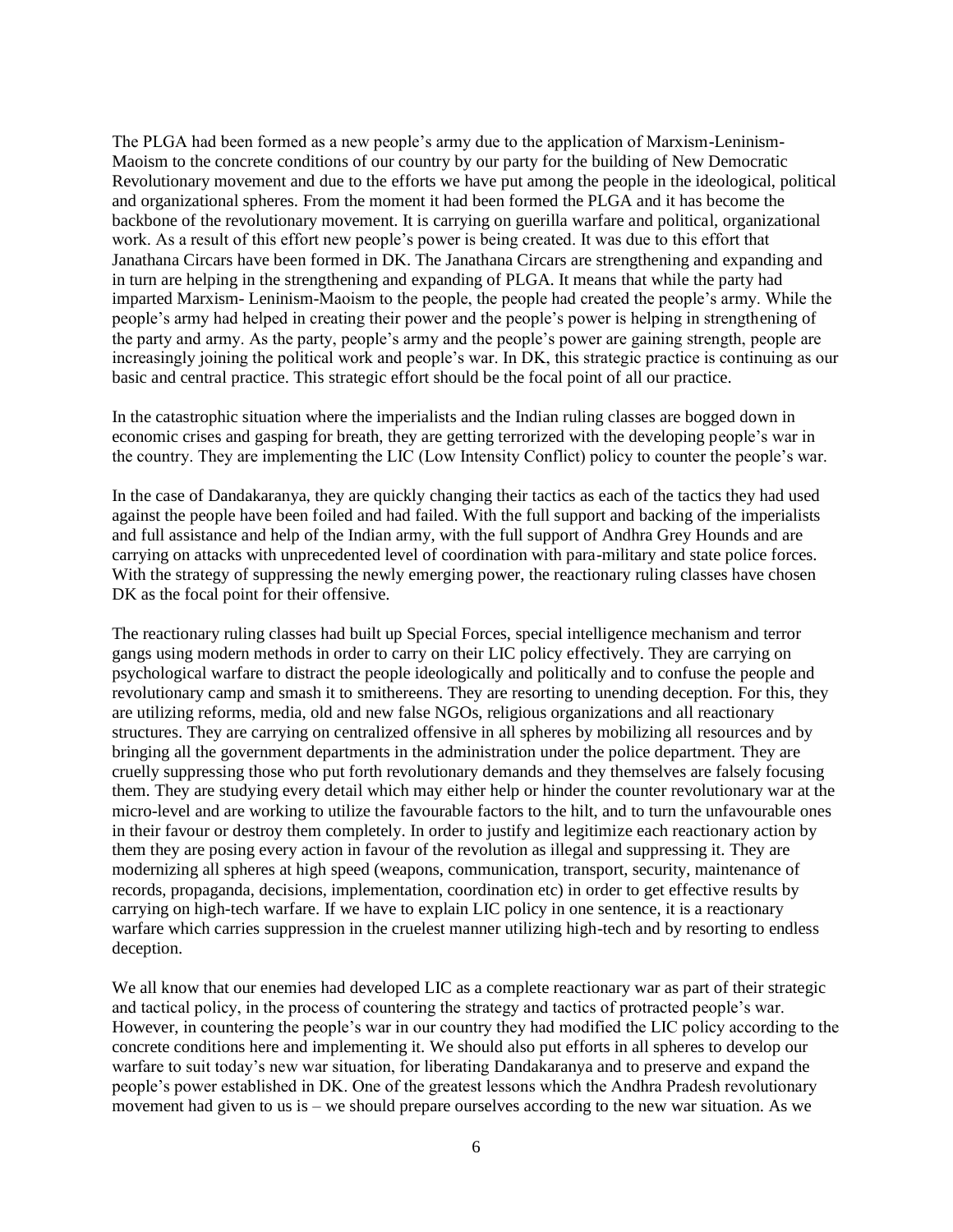could not prepare ourselves in AP the movement suffered a setback there. Or we can say this is also one of the main reasons for our setback in AP.

We will have to carry on an all-out war to counter the enemy's LIC warfare in DK. If we want to counter the enemy effectively and liberate DK, we must definitely develop war according to the new war situation in all spheres such as ideological, political, military, psychological, organizational, economic, cultural, ecological etc. At present, our people's war in this country is in strategic defence. In such a situation, it is not so easy to develop our present day war into a complete war with a correct and comprehensive plan. Our CC and DKSZC have to strive very hard to solve this most complex problem. However, this is not impossible if our central and DK leadership mobilizes our whole party, PLGA, people's organizations, Janathana Circars and people to solve this problem. This is a crucial political- military-organizational task in front of our party today.

Another crucial political-military- organizational task in front of us today is to develop the backbone of people's war i.e. the people's army (PLGA at present) into an invincible army which counters the enemy's reactionary war effectively. The successes or failures which our party, army and people's government leaderships gain while implementing these crucial political, military and organizational tasks would have an effect on the DK revolutionary movement for a long time to come. So, to advance the people's war successfully and liberate DK, we have to develop people's war into complete war according to the new situation, as a counter to the reactionary LIC warfare of the enemy. At present, the conditions in DK are favourable for this.

## Comrades!

The successes we had gained till now in people's war which is carried out with the immediate, aim of liberating DK are considerable. The liberation of DK would lead to a great change in the Indian New Democratic Revolution. In order to advance with greater victories for the liberation of DK, we must definitely analyze the favourable and unfavourable conditions faced by our new power from an all- India perspective and formulate tactics.

The favourable conditions which would help the advancement of the struggle for the liberation of DK are as follows– the DK people had tasted power; the revolutionary subjective forces are relatively consolidated; struggle is at a higher level; the positive and negative experiences of AP are in front of us; people's war is continuing in the country. Not only that, the struggles waged by the oppressed people, oppressed nationalities and the workers in our country and in the world are very much favourable to us in gaining victories while we strive to achieve our aim.

Though these favourable conditions exist for the advancement of the movement, we are facing limitations in the following matters - the strength of Janathana Circars, mass base, military strength, the extent of the area of our movement, the help and assistance this movement is getting from all over the country and from other countries, the stronger areas of movement in our country. Added to these, the setback of the AP movement, the severe leadership losses our party suffered in the country and DK becoming the focal point for the enemy's offensive etc are the actual conditions which should be kept in mind while formulating tactics and we should prepare ourselves for tough battles.

We had already decided from a strategic view, the following tasks for the liberation of DK – extension, strengthening party, people's army, people's organizations and Janathana Circars and enhancing their quality, united front – utilizing the contradictions among the enemies, developing the mass struggles breaking out spontaneously into consolidated struggles, education, training, arming, preservation of our subjective forces, rectification etc. All these tasks should be carried out in a planned manner. We must